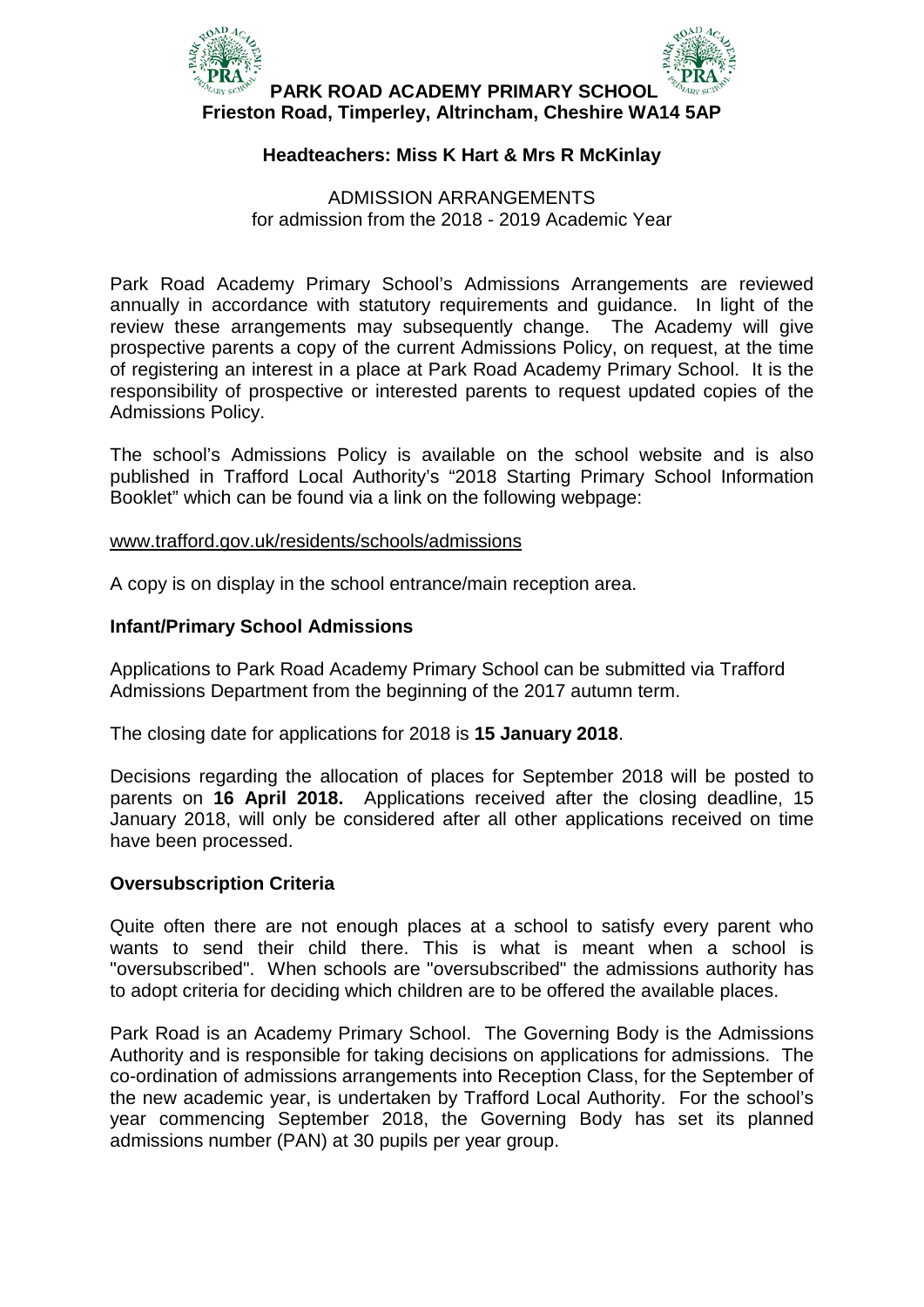Admissions to the School will be made by the Governing Body. All preferences listed on the Local Authority Preference Form will be considered on an equal basis with the following set of ADMISSIONS CRITERIA forming a priority order where there are more applications for admissions than the school has places available.

Admissions will be made in the following priority order:-

- 1) 'Looked after' children including previously looked after children. A looked after child is a child who is (a) in the care of a local authority, or (b) being provided with accommodation by a local authority in the exercise of their social services functions (see the definition in section 22 (1) of the Children Act 1989). A previously looked after child is a child who was previously looked after but immediately after being looked after became subject to an adoption, child arrangement orders or special guardianship order.
- 2) Those children who live in the catchment area of Park Road Academy Primary School who will have a sibling attending Park Road Academy Primary School **at the time of the applicant's proposed admission** (including half/step/adopted/foster brothers or sisters, and any other children who are living at the same address as part of the same family unit).
- 3) Children who live outside the catchment area of Park Road Academy Primary School, with a sibling attending Park Road Academy Primary School **at the time of the applicant's proposed admission** (including half/step/adopted/foster brothers or sisters, and any other children, who are living at the same address as part of the same family unit).
- 4) Those children who live in the catchment area of Park Road Academy Primary School.
- 5) Children who live nearest to the School, calculated in a direct straight line from the child's permanent place of residence to the school, measured using property co-ordinates provided through a combination of the Trafford Local Land and Property Gazetteer (BS7666) and Royal Mail Postal Address Information. In the case of a child living in a block of flats, the distance will be measured in the same manner. The co-ordinates that will be used for Park Road Academy Primary School are X - 377390; Y - 389998.

If there are more applications than places available in any of the above categories, priority will be given on the basis of distance from home to school as defined in criterion 5.

In the case of a child living in a block of flats co-ordinates will be obtained as above. Where two or more applications cannot be otherwise separated, the final place will be determined through a random draw. The draw will be conducted and scrutinised by officers from the Local Authority.

The criteria used to determine admission refer in every case to the child's home address. This means the address where the child normally and permanently lives on a full-time basis, not the address of any child-minder, grandparent or relative. In the case of parents who are separated and where childcare arrangements are equally shared between two addresses the address closest from the school will be used to calculate the child's priority for Park Road Academy Primary School.

We assume that you will always give us the correct factual information when you apply for a school place. We reserve the right to check the information you have